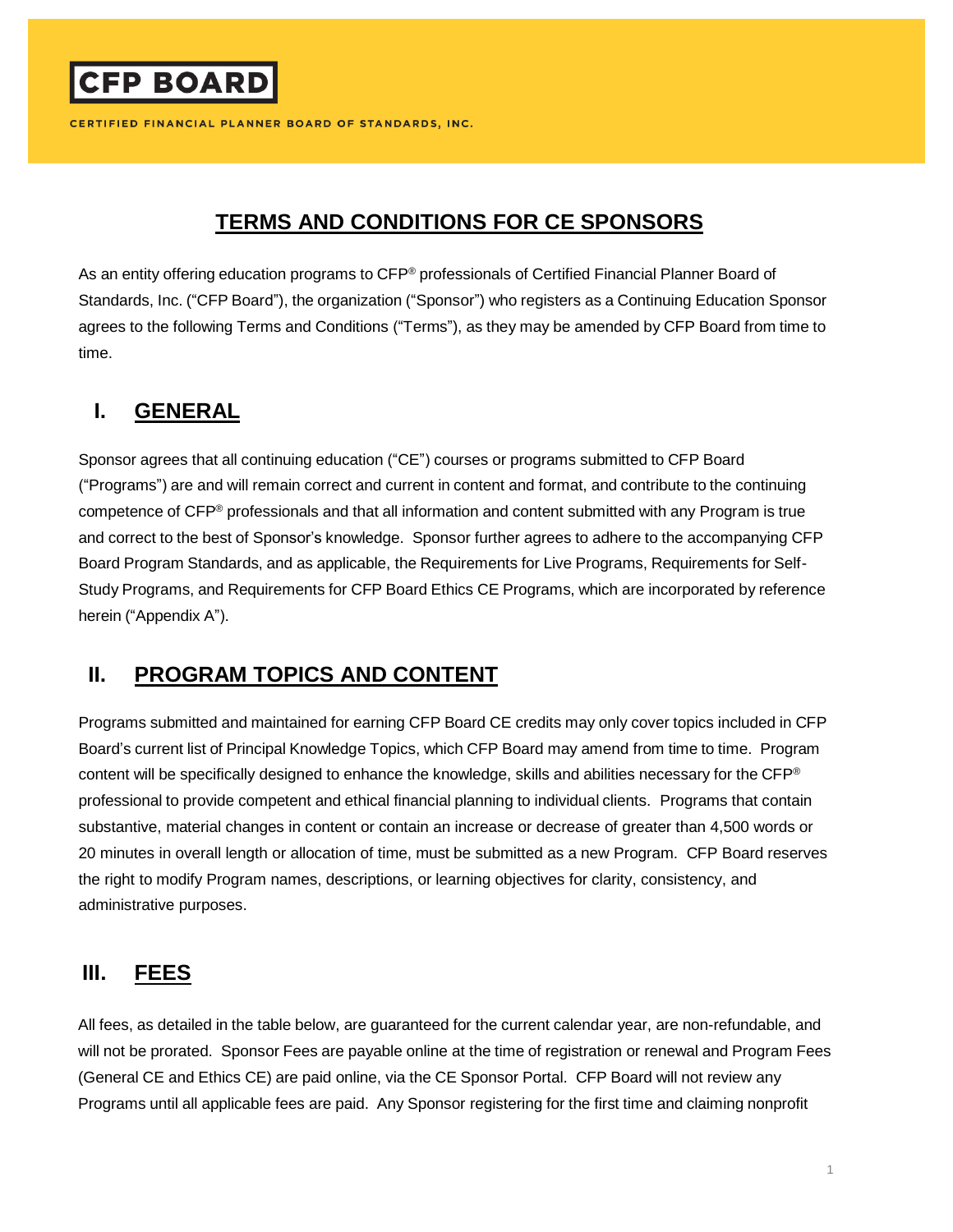# **CFP BOARD**

#### CERTIFIED FINANCIAL PLANNER BOARD OF STANDARDS, INC.

status must include with its online application, the Sponsor's IRS Tax ID and IRS letter, which confirms the Sponsor's nonprofit status.

| <b>CE Sponsor &amp; Program Fees</b> |                                                                 |
|--------------------------------------|-----------------------------------------------------------------|
|                                      |                                                                 |
| For Profit CE Sponsor Fee:           | \$500 per year                                                  |
| For Profit General Program Fee:      | \$60 per hour; \$60 per half-hour or additional half-hour       |
| For Profit Ethics Program Fees:      | \$500 per year Live Program                                     |
|                                      | \$500 per year Self-Study Online Course                         |
|                                      | \$0.25 per attendee Self-Study Online Course (billed quarterly) |
|                                      |                                                                 |
| Late Submission Fee:                 | \$100 per program (if submitted after initial offering date)    |
|                                      |                                                                 |
| Nonprofit CE Sponsor Fee:            | \$250 per year                                                  |
|                                      |                                                                 |
| Nonprofit General Program Fee:       | \$40 per hour; \$40 per half-hour or additional half-hour       |
| Nonprofit Ethics Program Fees:       | \$250 per year Live Program                                     |
|                                      | \$250 per year Self-Study Online Course                         |
|                                      | \$0.25 per attendee Self-Study Online Course (billed quarterly) |
|                                      |                                                                 |
| Late Submission Fee:                 | \$100 per program (if submitted after initial offering date)    |

# **IV. PROGRAM ACCEPTANCE AND ADVERTISING**

After Sponsor receives notice from CFP Board of CFP Board's acceptance of the Program(s), Sponsor may advertise itself as a "CFP Board CE Sponsor" and advise prospective attendees of the number of CFP Board CE hours that may be earned for successful completion of the Program. Accordingly, Sponsor may use the phrases: "has been accepted by CFP Board" or "has been granted by CFP Board" only in connection with Programs that CFP Board has accepted. These phrases shall not be used for any Programs not accepted by CFP Board. Sponsor further agrees that its advertising will not use terms such as "accredited," "certified" or "approved," or any other terms, which imply that CFP Board has made a determination on the merits or quality of any Program. Notwithstanding the foregoing, Sponsor may use the term "approved" with respect to a CFP Board Ethics Program (as defined in Appendix A).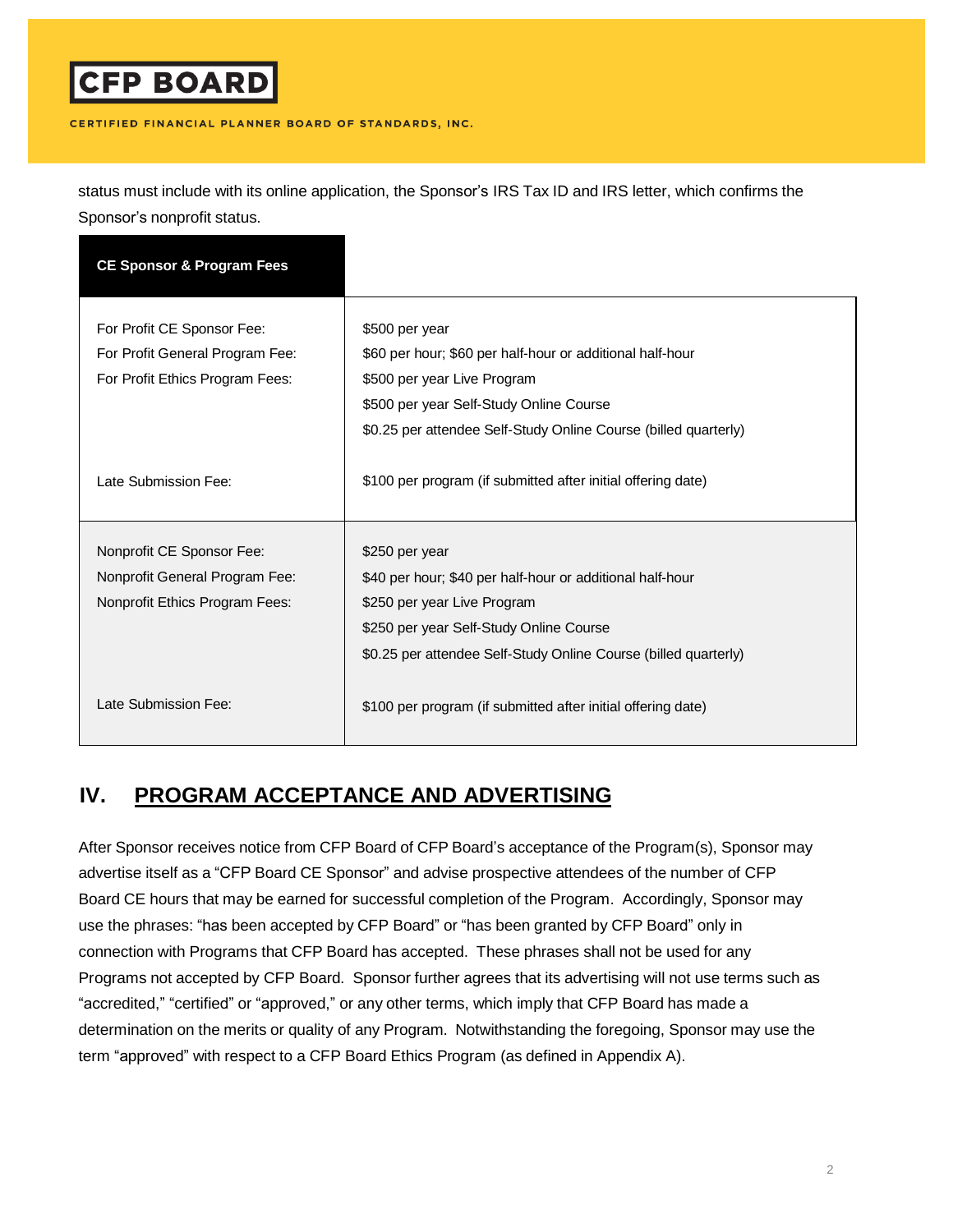### **V. TRADEMARKS**

- A. Sponsor hereby agrees and acknowledges that CFP Board is the sole, absolute, and exclusive owner of all rights, title, and interest in and to the certification marks: CFP® and CERTIFIED FINANCIAL PLANNER™ and the CFP® certification mark (with plaque design) logo and the CFP® certification mark (with flame design) logo ("Marks") in the United States. Sponsor also acknowledges and agrees not to (i) challenge the validity of the Marks (or any other marks owned by CFP Board), (ii) adopt, use, or promote any mark that is confusingly similar to the Marks, (iii) challenge CFP Board as the sole, absolute, and exclusive owner of allright, title, and interest in and to the Marks, and the goodwill associated therewith, or (iv) take or encourage any action which would impair the rights of CFP Board in and to the Marks (or any other marks owned by CFP Board) or the goodwill associated therewith.
- B. Sponsor further agrees not to use the Marks, or any mark confusingly similar thereto, unless otherwise authorized to do so by CFP Board. Sponsor acknowledges and agrees that CFP Board shall have the sole right to file applications to register, and to obtain registration for, the Marks. Sponsor shall cooperate fully with CFP Board in filing such applications and obtaining such registrations, including providing CFP Board with specimens of use of the Marks and executing any documents requested by CFP Board. Sponsor agrees to cooperate with CFP Board in protecting, enforcing, and defending the Marks.
- C. Sponsor represents and warrants that it has read, understands, and agrees to adhere to all CFP Board guidelines, rules and policies concerning the use of the Marks, as updated by CFP Board from time to time.
- D. Sponsor's advertising, Program materials, and related documents in which the Marks appear will include the following tag line:

**Certified Financial Planner Board of Standards, Inc. (CFP Board) owns the CFP®certification mark, the CERTIFIED FINANCIAL PLANNER™ certification mark, the CFP® certification mark (with plaque design) logo and the CFP® certification mark (with flame design) logo in the United States, which it authorizes use of by individuals who successfully complete CFP Board's initial and ongoing certification requirements.**

E. Without limiting the other terms set forth herein, unless otherwise approved by CFP Board in writing, Sponsor shall not, directly or indirectly: (i) use the Marks in conjunction with the provision of any financial services; (ii) use the Marks in conjunction with the sale of any tangible goods; (iii) use the Marks in conjunction with the provision of any other services; (iv) certify individuals to use the Marks; (v) use the Marks in any way outside the United States; or (vi) use the Marks on any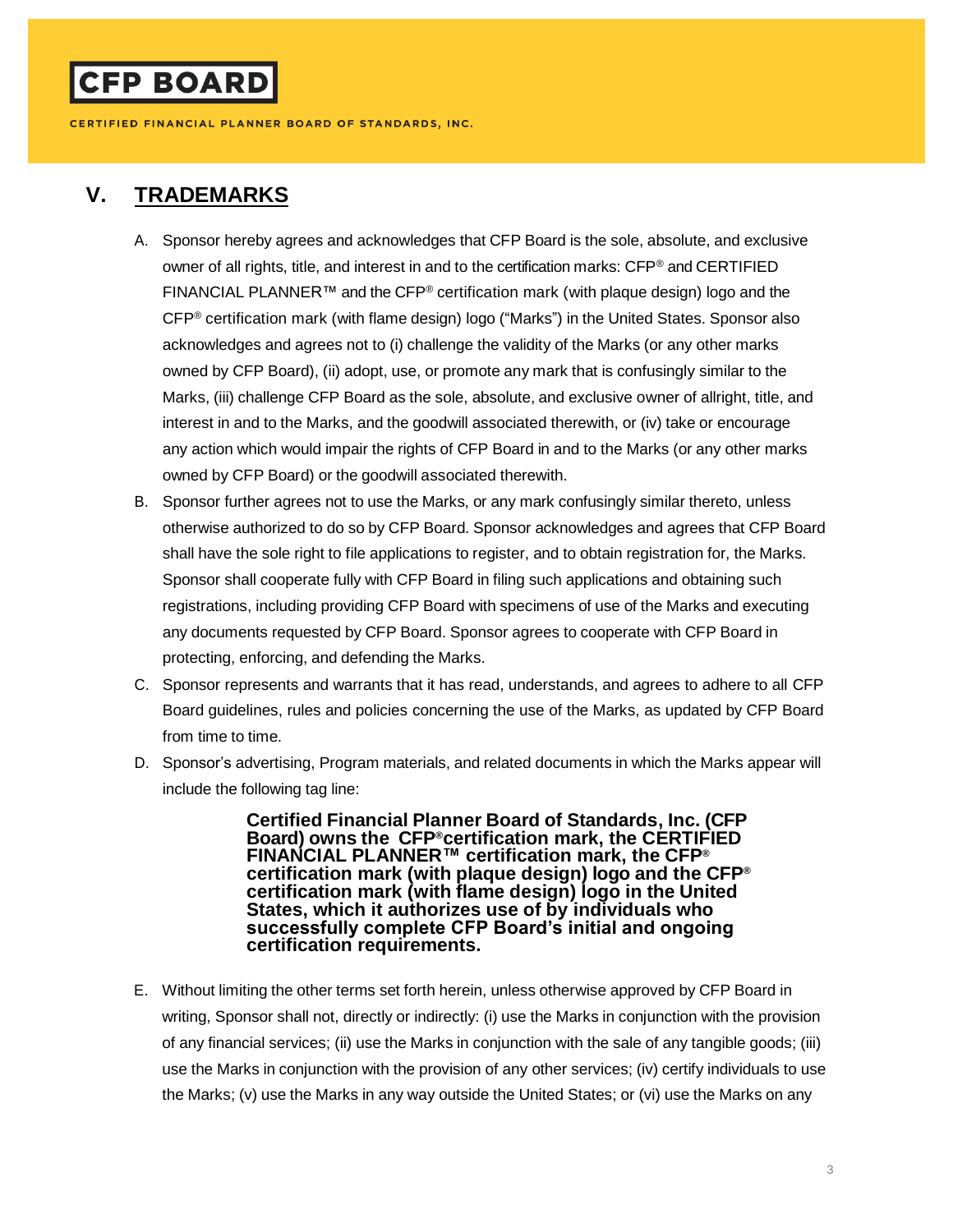materials that have any logos, insignia, marks, trademarks, service marks or trade names of any financial service company or sponsor, unless otherwise authorized to do so by CFP Board.

F. Sponsor shall immediately notify CFP Board in writing of any infringements, imitations, claims, or other problems with respect to the Marks which may arise or otherwise come to Sponsor's attention. CFP Board shall have the sole right, but not the obligation, to take any action related to any such infringement, imitation, claim, or problem. Sponsor will not commence any claim nor take any other action in connection with such infringements, imitations, claims, or problems without the prior express written consent of CFP Board.

#### **VI. ATTENDANCE REPORTING**

Sponsor will upload Live Program attendance and Self-Study Program completions directly to CFP Board using the "Attendance Reporting" link in the CE Sponsor Portal. Sponsor must accurately complete attendance reporting, including Program ID and Completion Date, within 14 days of Program completion using CFP Board's Attendance Reporting Template. Any request for an extension must be submitted within the 14-day attendance-reporting period via email to [cereport@cfpboard.org. I](mailto:cereport@cfpboard.org)f CFP Board determines, in its sole discretion, that Sponsor has submitted inaccurate attendance reports, CFP Board shall so notify Sponsor in writing and Sponsor must correct the inaccuracies within 10 business days of receiving such notice. Sponsor's failure to correct the inaccurate attendance reports mays result in suspension and/or termination of the Program(s). Sponsor will not advise or otherwise encourage CFP® professionals to selfreport Program completions.

### **VII. PROGRAM RECORDS**

Sponsor shall maintain Program records for a period of 3 years following the completion date of each Program and such records will include the following information: (a) the date and location of the Program presentation(s), (b) the name of each instructor or discussion leader, (c) the list of CFP® professionals attending each Live Program presentation and/or the list of CFP® professionals successfully completing each Self-Study Program, and (d) a written outline of the Program presentation(s). All Program records are subject to audit and review by CFP Board. Sponsor will make such records available, as well as provide exact copies of all requested records, to CFP Board or its designee for a period of 3 years following the latter of, when applicable, the date of Program offering or Program completion. Sponsor will fully cooperate in connection with any CFP Board inquiry regarding Program records.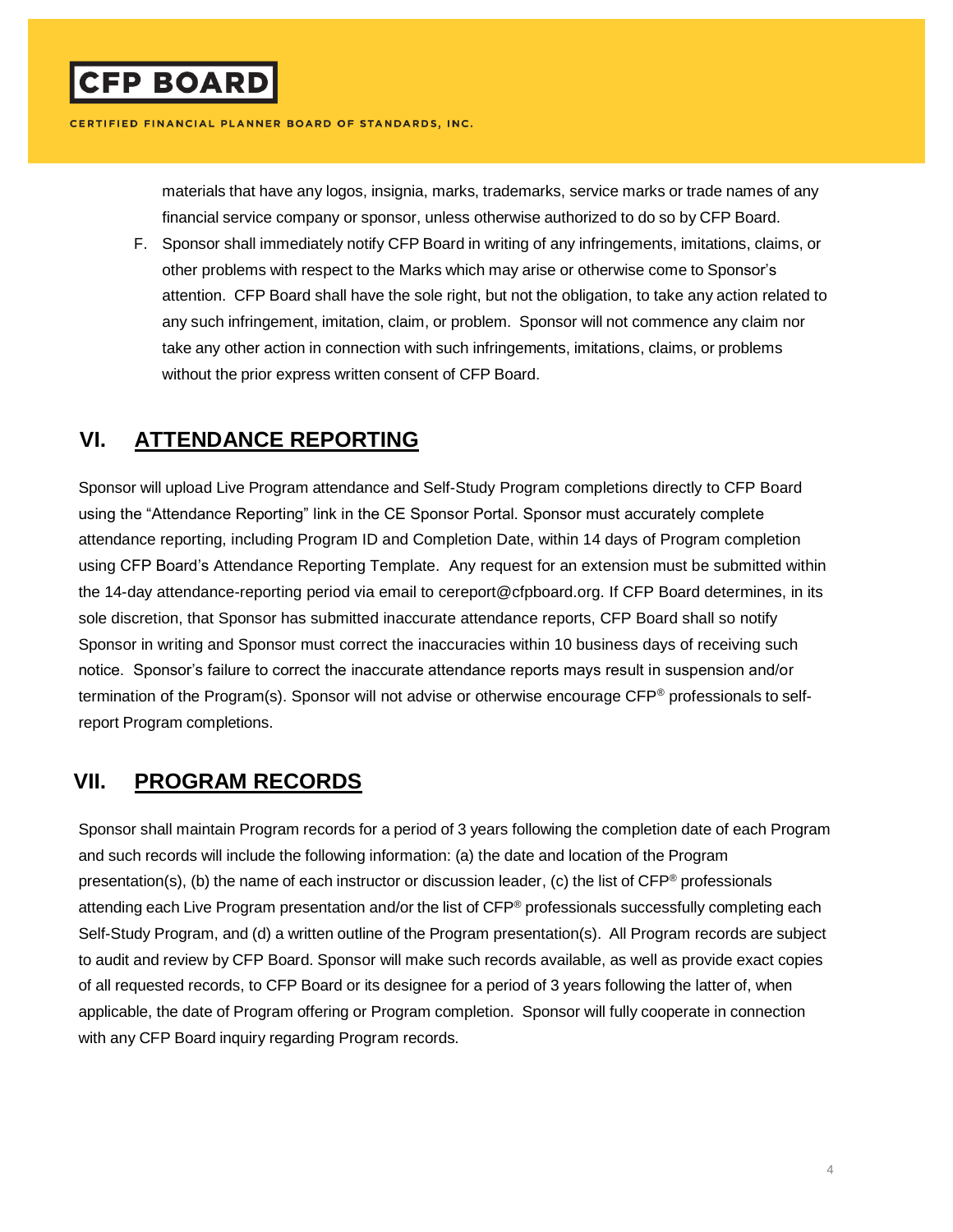#### **VIII. COMPLIANCE, MAINTENANCE, AND REVIEW**

- A. CFP Board may audit Program(s) at CFP Board's discretion. CFP Board's audit process may include site visits or other reviews of Sponsors and Programs and require submission of additional data as needed by CFP Board to determine compliance with CFP Board's policies and requirements. Sponsor agrees to submit written notification of any change(s) affecting these Terms and subsequently submitted Programs. Sponsors/Programs deemed by CFP Board not to comply with standards established by CFP Board may subsequently be terminated as Sponsors at any time and/or have acceptance for a Program's CE hours modified, suspended, or revoked.
- B. Sponsor understands and agrees that failure to comply with any or all of these Terms and/or failure to meet acceptable standards in its Programs, as determined by CFP Board, may result in termination of its Sponsorship and/or of acceptance of its Program(s) and that CFP Board may provide notice of such termination to all CFP® professionals.

### **IX. SPONSORSHIP AND GENERAL CE PROGRAM RENEWAL**

- A. CE Sponsorships for CE Sponsors are maintained on an annual, calendar year basis and will expire on December 31 of the calendar year in which the Sponsor Fee is paid. CE Sponsorship renewal must be completed annually.
- B. CE Sponsorship and CE Programs not renewed by December 31 will be automatically expired and designated as Inactive. Additionally, (i) all rights granted to Sponsor under these Terms shall immediately cease; (ii) CFP Board shall remove Sponsor's name and/or Program(s) from CFP Board's list of CE Sponsors upon the next version of any printed publication containing such list, and upon the next revision to any Web site bearing such list; (iii) Sponsor shall immediately destroy all materials bearing the Marks, and shall further cease and desist from any further use of the Marks or any further reference to them, either directly or indirectly; and (iv) Sponsor shall not use any of the Marks or any trademark or name confusingly similar thereto. Removal of Sponsor from any lists in (ii) shall not limit any other action CFP Board may take with respect to misuse of the Marks, including the infringement of any CFP Board trademark.
- C. Subject to CFP Board acceptance, (i) Sponsorship can be reactivated at any time after the renewal deadline and (ii) for CE Programs where no change has been made to the content, description and learning objectives, the CE Program can be renewed after the Sponsorship becomes Active.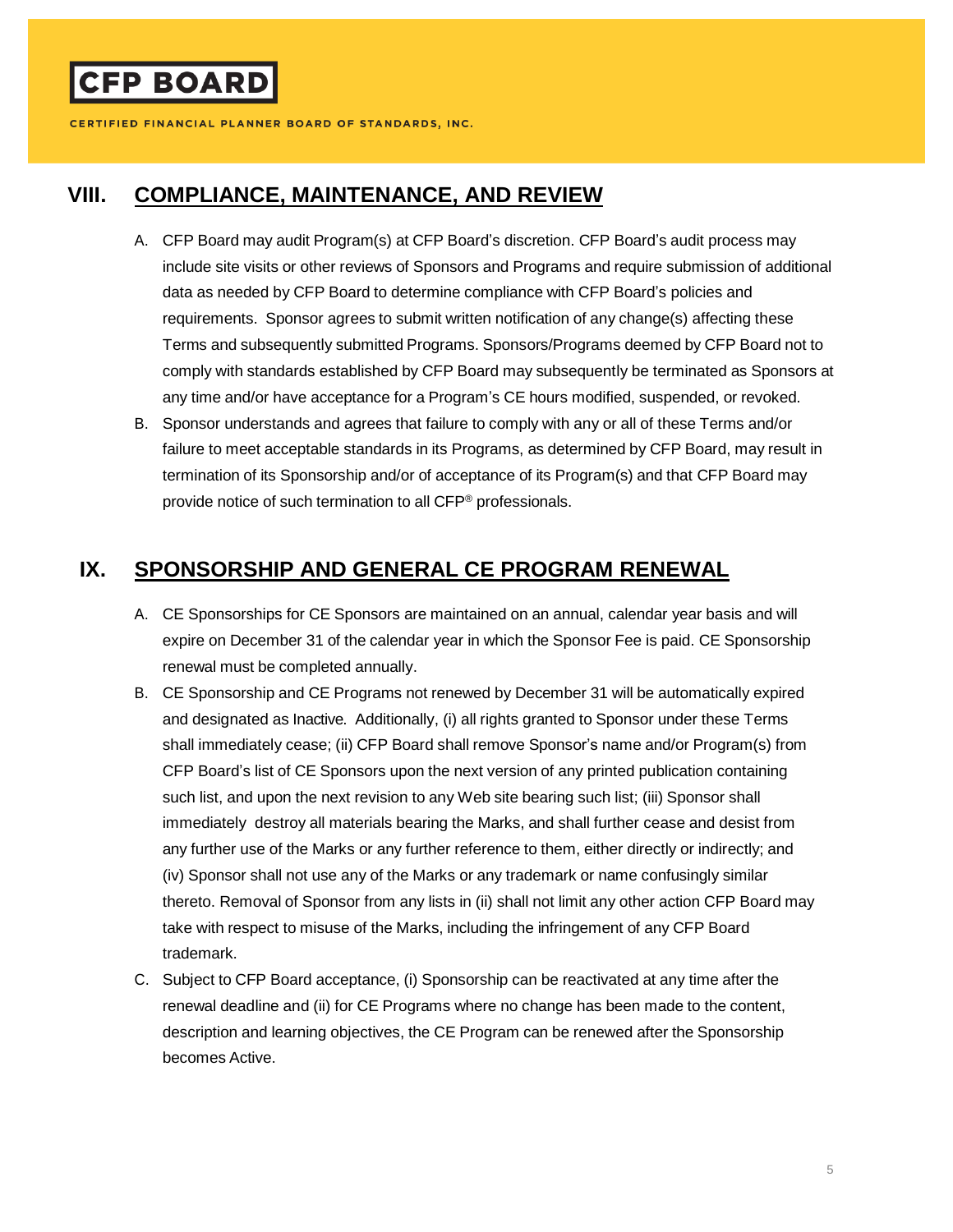**CFP BOARD** 

CERTIFIED FINANCIAL PLANNER BOARD OF STANDARDS, INC.

# **X. SALE OR LOAN OF PROGRAM and THIRD-PARTY REPRESENTATIONS**

- A. If Sponsor sells or loans a Program accepted by CFP Board to another organization ("New Sponsor"), the Sponsor must either (1) maintain responsibility for attendance reporting and record keeping in accordance with these Terms, or (2) notify CFP Board within 7 days of the loan or sale and provide the name of the New Sponsor and contact information (name, e-mail address, and phone number) of an individual at New Sponsor to be contacted by CFP Board. Any sale or loan must be in accordance with section XII.E. below.
- B. In the event of (A)(1) above, Sponsor will have the sole responsibility for compliance with these Terms, will ensure that all Program-related representations are not false or misleading, and will diligently monitor all communications of New Sponsor and any third party which New Sponsor authorizes to promote or present Program content that has been accepted by CFP Board for CE ("Third Party"). Sponsor will fully cooperate with CFP Board's reasonable requests to conduct immediate due diligence to ensure New Sponsor and Third Party's compliance with these Terms. This due diligence may include, but not be limited to (1) requiring New Sponsor and/or Third Party immediately to cease the activity or retrain sales personnel or (2) requiring Sponsor to terminate its relationship with New Sponsor as it relates to the CE Program.
- C. In the event of (A)(2) above, CFP Board will transfer or duplicate the original Program to the New Sponsor account.

### **XI. TERMINATION**

- A. CFP Board or Sponsor may terminate the Sponsorship for any reason upon thirty (30) days advance written notice to the other. CFP Board may immediately terminate the Sponsorship if CFP Board, in its sole discretion, determines that Sponsor at any time (a) fails to comply with any provision of these Terms or (b) performs any act, which reflects unfavorably upon CFP Board, or jeopardizes the Marks.
- B. Upon termination of the Sponsorship for any reason: (i) all rights granted to Sponsor under these Terms shall immediately cease; (ii) CFP Board shall remove Sponsor's name and/or Program(s) from CFP Board's list of CE Sponsors upon the next version of any printed publication containing such list, and upon the next revision to any Web site bearing such list; (iii) Sponsor shall immediately destroy all materials bearing the Marks, and shall further cease and desist from any further use of the Marks or any further reference to them, either directly or indirectly; and (iv) Sponsor shall not use any of the Marks or any trademark or name confusingly similar thereto.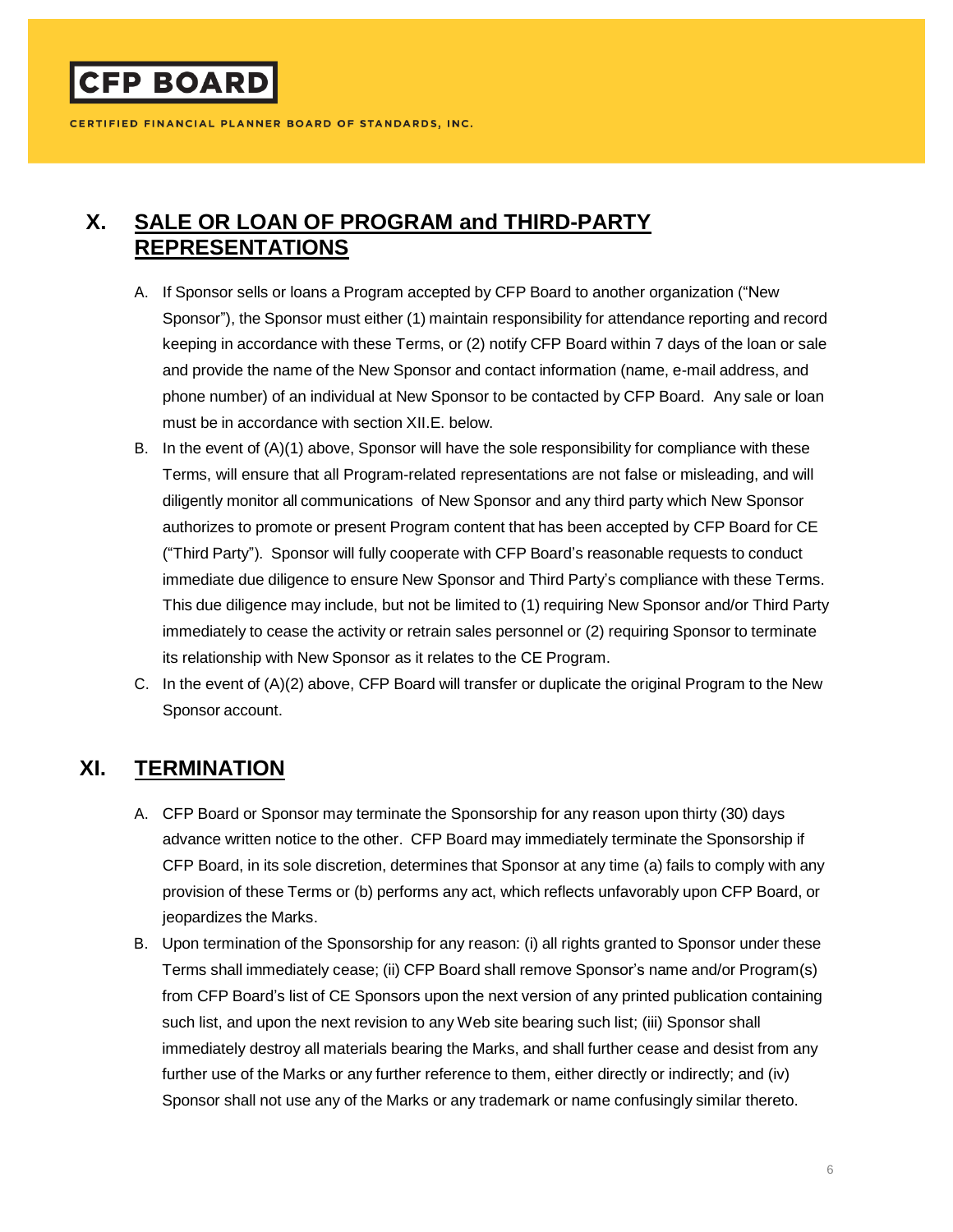Removal of Sponsor from any lists in (ii) shall not limit any other action CFP Board may take with respect to misuse of the Marks, including the infringement of any CFP Board trademark.

C. In the event of any termination, no fees will be refunded or prorated.

### **XII. ADDITIONAL TERMS**

- A. These Terms are governed by and will be construed in accordance with the laws of the United States and the District of Columbia without reference to choice of law provisions, and are deemed to have been agreed upon by CFP Board and Sponsor in the District of Columbia. Any claim or cause of action arising out of or connected to these Terms shall be brought exclusively in either the local or the federal courts of the District of Columbia, and Sponsor consents to personal jurisdiction of such courts, and waives all objections to such jurisdiction and venue.
- B. **CFP BOARD AND SPONSOR, EACH HEREBY WAIVES ITS RIGHTS TO A JURY TRIAL OF ANY CLAIM OR CAUSE OF ACTION BASED UPON OR ARISING OUT OF THESE TERMS.**
- C. If any part of any provision of these Terms shall be invalid or unenforceable in any respect, such part shall be ineffective to the extent of such invalidity or unenforceability only, without in any way affecting the remaining parts of such provision or remaining provisions of these Terms.
- D. Sponsor hereby agrees to defend, hold harmless, and indemnify CFP Board, its officers, directors, agents, affiliates, professionals, volunteers, and employees from any liability, including all claims, demands, losses, or liabilities and all costs and expenses of any kind, including, but not limited to, attorney's fees, arising out of Sponsor's breach of these Terms, or negligence or misconduct related to its Programs.
- E. These Terms will be binding on Sponsor, its survivors, and assignees. Sponsor may not assign its rights under these Terms, delegate, or subcontract its duties under these Terms without the prior express written consent of CFP Board. Sponsor understands and agrees that any attempted or purported transfer in violation of the foregoing shall be null and void and without effect.
- F. With the exception of any applicable sub-agreements hereto, these Terms contain the entire agreement between Sponsor and CFP Board with respect to the subject matter herein. These Terms may not be modified, except in a subsequent writing signed on behalf of CFP Board and Sponsor by their respective, duly authorized representatives.
- G. The waiver by CFP Board of a breach of or a default under any provision of these Terms, shall not be construed as a waiver of any subsequent breach of the same or any other provision of these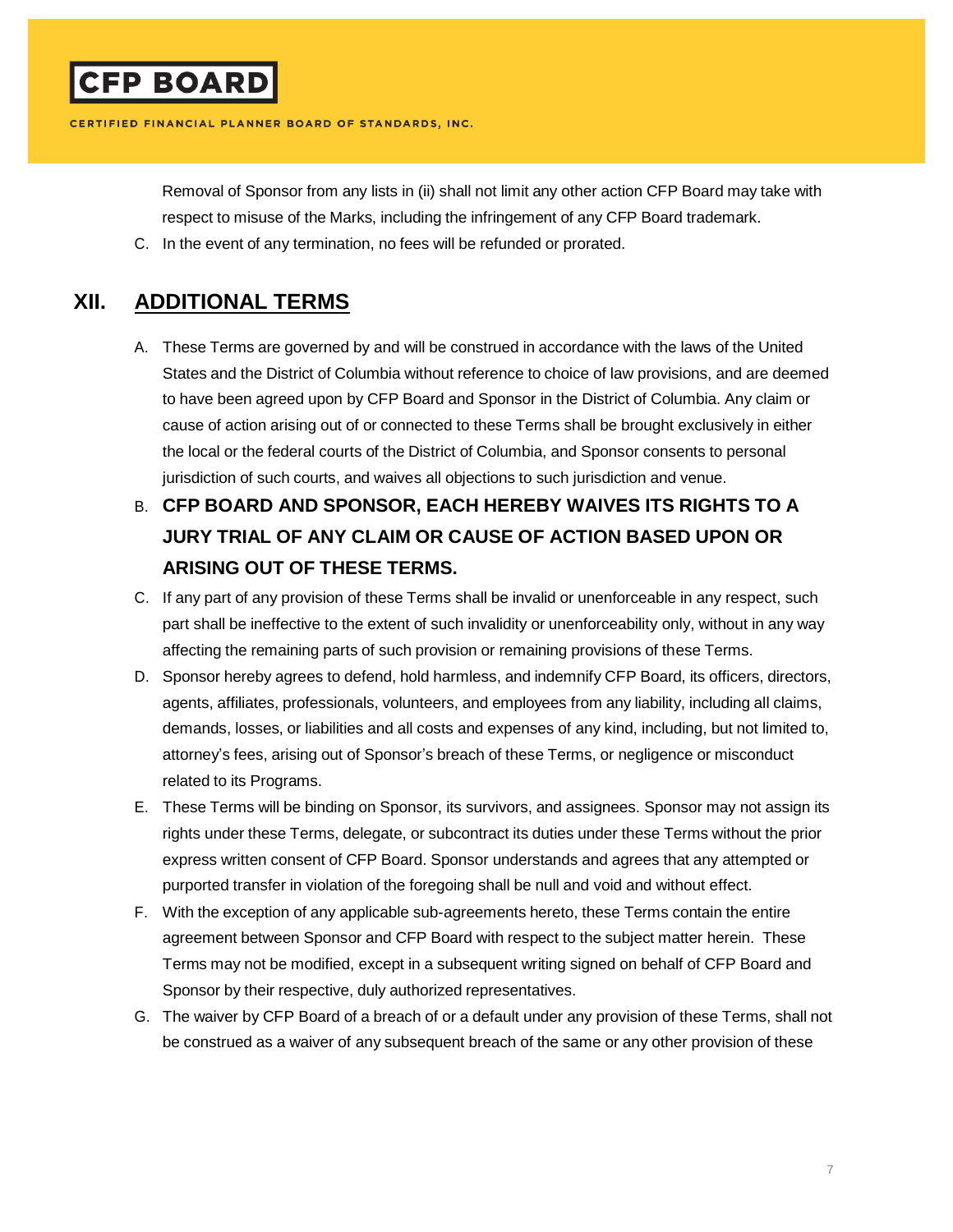Terms, nor shall any delay or omission on the part of CFP Board to exercise or avail itself of any right or remedy that it has or may have hereunder operate as a waiver of any right or remedy.

- H. Sponsor agrees not to represent itself to be, an agent, employee, partner, or joint venture of CFP Board, nor transact any business on CFP Board's behalf, nor in any form make promises, representations, or warranties that incur or purport to incur any liability for or on behalf of CFP Board.
- I. The following sections will survive any termination of Sponsorship: Trademarks (A and B), Program Records, Termination, and Additional Terms.
- J. Sponsor acknowledges that it has read and understands the full force and effect of these Terms.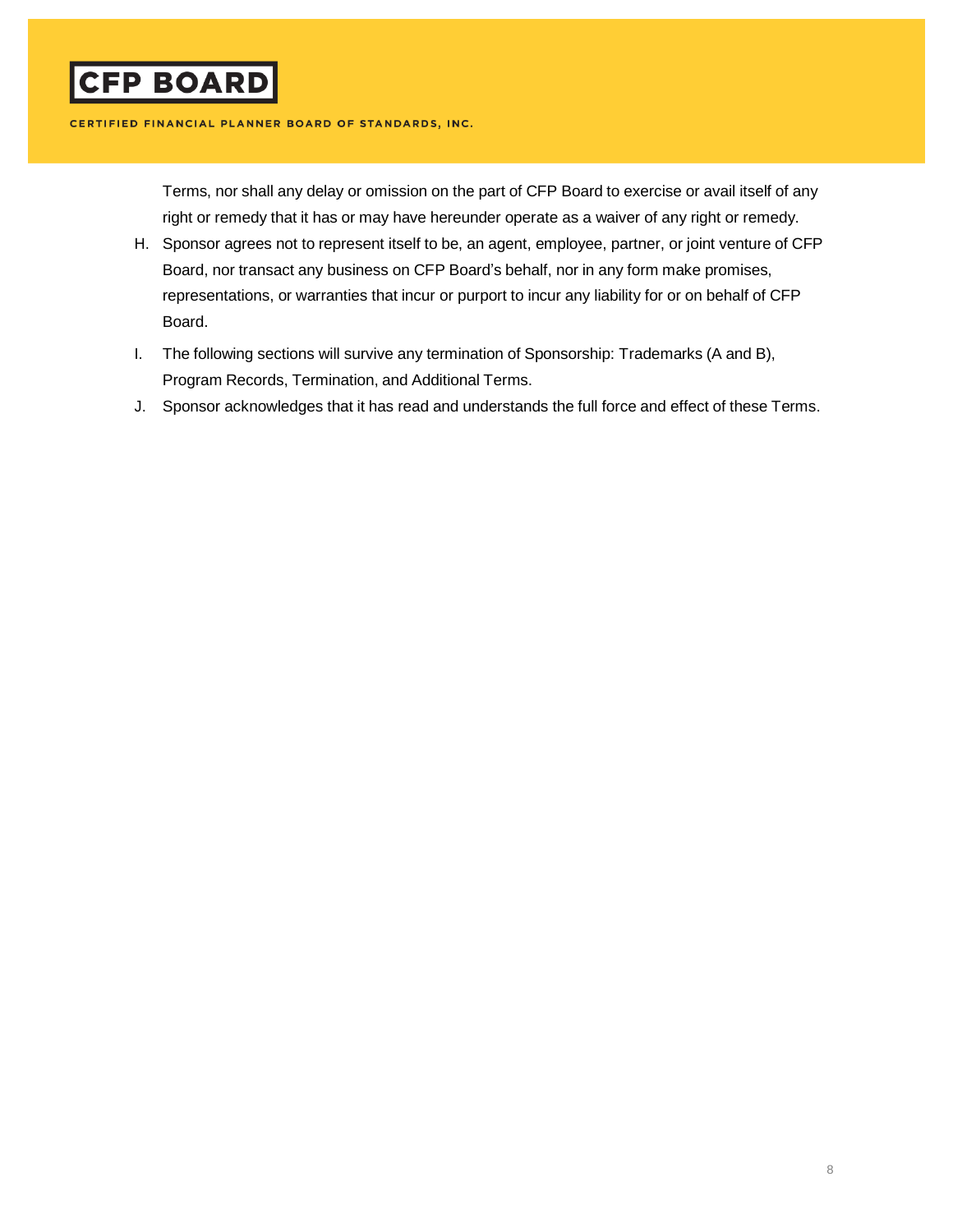

# **APPENDIX A**

# **CFP BOARD PROGRAM STANDARDS**

- 1. Programs contribute to the continuing competence of CFP® professionals. To demonstrate this, each Program must include the following components:
	- a. **Program Summary**: A brief statement that provides a clear overview of the Program, including topics to be covered.
	- b. **Learning Objective(s)**: A minimum of three specific, measurable statements of what participants will learn in the Program. Learning objectives must be realistic when considering the level of complexity and program outline.
	- c. **Level of Complexity**: A descriptor (Basic, Intermediate, or Advanced, as defined below) that demonstrates the knowledge level of the program and will help CFP® professionals determine if a Program is appropriate for their professional development goals.

| Levels of<br><b>Complexity</b> |                                                                                                                                                                                                                                                                                                             |
|--------------------------------|-------------------------------------------------------------------------------------------------------------------------------------------------------------------------------------------------------------------------------------------------------------------------------------------------------------|
| Basic                          | The learning objectives will ensure the content provides the CFP® professional with an entry-<br>level overview and exposure to a topic to build foundational, working knowledge leading to the<br>development of a particular skill or skill set.                                                          |
| Intermediate                   | Participants will have a foundational, working knowledge of the topic as a pre-requisite. The<br>learning objectives will ensure the content provides the CFP® professional the enhanced<br>concepts necessary to apply and analyze the topic thereby strengthening knowledge and<br>advancing skill level. |
| Advanced                       | Participants will have detailed knowledge of the topic. The learning objectives will ensure the<br>content enables the CFP® professional to master a skill set and the topic in terms of adapting,<br>evaluating, modifying and predicting outcomes.                                                        |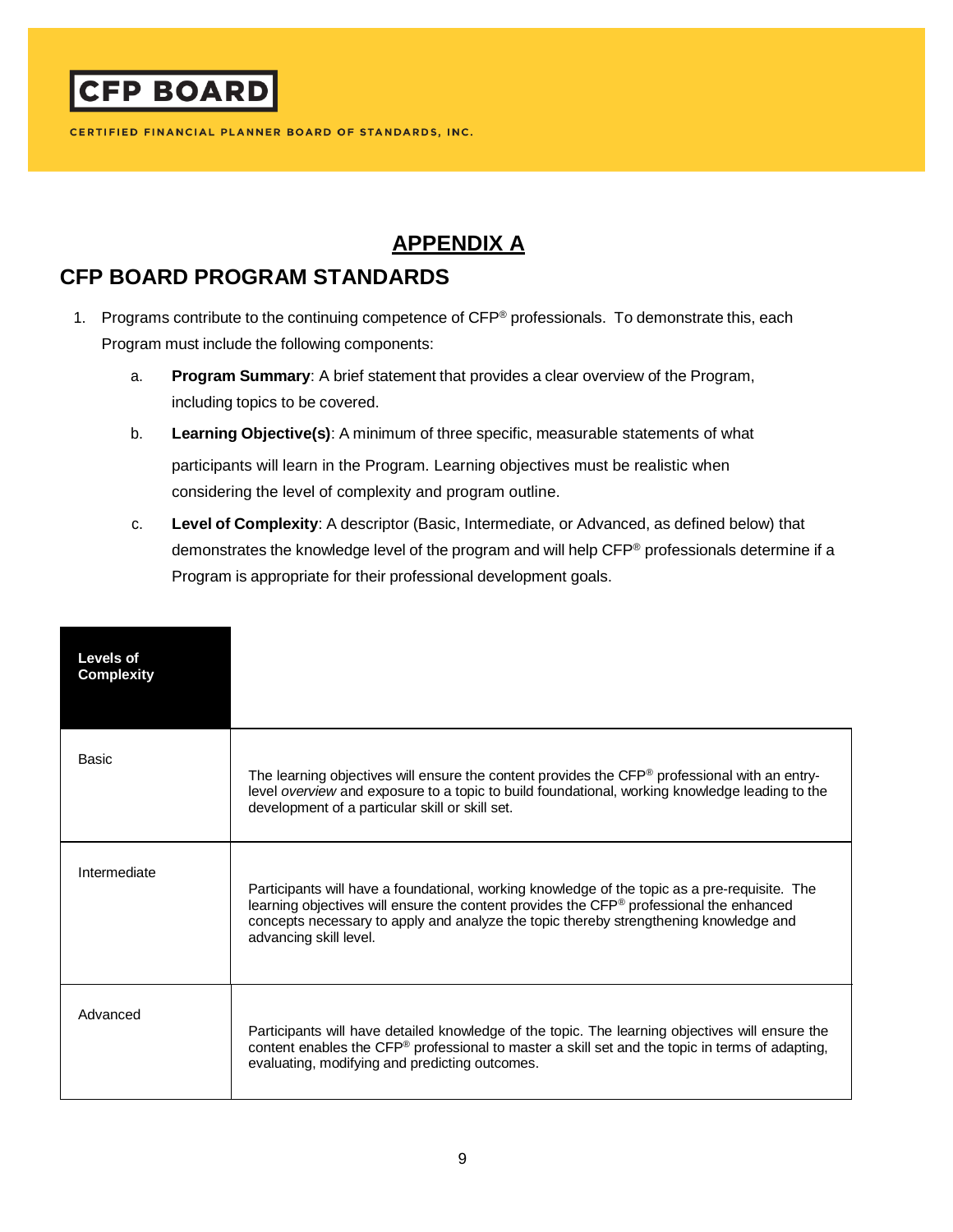

- 2. Program titles must accurately represent the course content and purpose and may not include trademarked names and the titles of other designations, licenses, or certifications.
- 3. Programs are developed by a Subject Matter Expert (SME). The SME must demonstrate a related academic degree, industry credentialing, or a minimum of five years of experience in the related field in order to reasonably be considered qualified in the subject area of the course.
- 4. Program content is current, correct, and presented in an appropriate design and format and follow Best Practices as defined in CFP Board's guideline documents for [Live](https://www.cfp.net/docs/default-source/for-education---resources-for-ce-sponsors/guidelines-for-developing-a-quality-live-program.pdf?sfvrsn=8) and Self-Study Programs.
- 5. Program content on the following topics will be excluded from CE eligibility: public accounting, computer hardware and software, marketing, sales, practice management, or specific companies or products. Practice management content is defined as content focused on planning, development, and management of a CFP® professional's business operations, including office management, business model design, budgeting processes, and leadership training.
- 6. Sponsor is strongly encouraged to review Program content for continued relevance and accuracy every year and update Program content every three years.
- 7. Sponsor must provide CFP® professionals who successfully complete a CE Program with proof of completion, which must include:
	- a. Name of CFP® professional
	- b. Program Title
	- c. Program ID number as assigned by CFP Board
	- d. Date of Program and/or date of completion
	- e. Number of CE credits
	- f. Contact information for CE Sponsor
	- g. Signature of Sponsor representative

# **REQUIREMENTS FOR LIVE PROGRAMS**

1. CFP Board defines Live Programs as educational sessions in which the instructor or discussion leader is conducting the program in real-time; the instructor or discussion leader and students are engaged in the educational program at the same time. Live Programs may be in-person sessions, but may also be programs in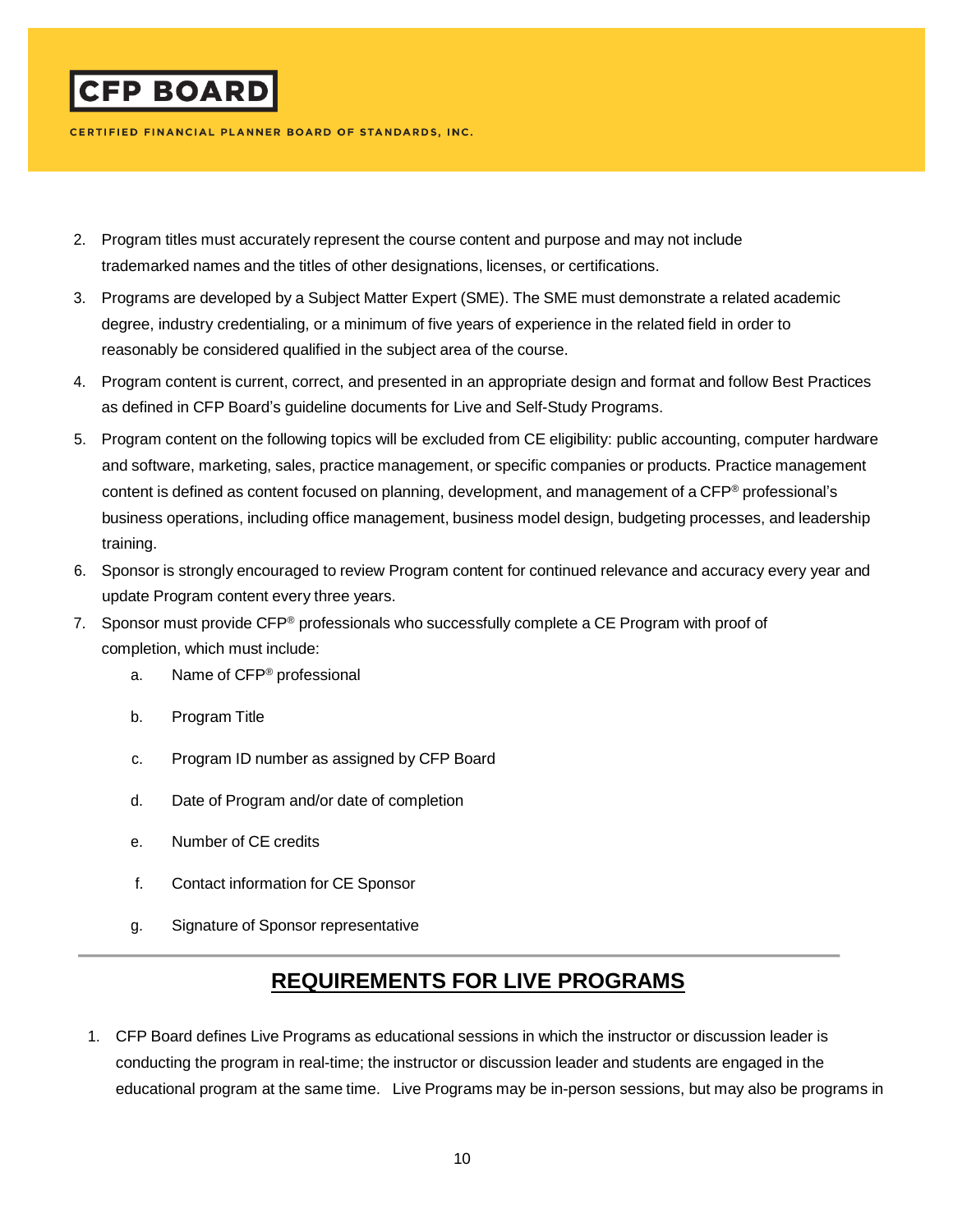

which the instructor and students are at different locations. Live Programs may be stand-alone sessions conducted in classrooms, seminars, sessions at conferences, panel sessions at conferences, structured discussion groups, live webinars, or teleconferences.

- 2. Attendance tracking is required for all Live Programs.
- 3. Live Programs will be presented in an initial unit of at least one-hour (minimum of 50 minutes constituting 1.0 CE credit hour), with half-hour increments accepted after the initial one hour has been satisfied. Total hours will be rounded up to the last full half hour. If Sponsor is a CFP Board CE Quality Partner, then Sponsor may submit courses that are a minimum of 30 minutes in length constituting 0.50 CE credit hour.
- 4. Sponsor will maintain attendance reports for a minimum of 3 years in the form of the Attendance Reporting Template. Sponsor agrees to electronically report CE credit hours earned by attendees via the CE Sponsor Portal link within 14 days of completion of the Live Program.
- 5. The Program presentation, with instructor notes and a written outline of the Live Program will be made available to CFP Board upon request.
- 6. CFP Board, in its sole discretion, will consider written requests for an exception to the above criteria for Live Programs only if Sponsor provides a detailed explanation of the circumstances and CFP Board determines that the exception will have no detrimental outcome to the learning process. CFP Board will detail any such exceptions granted in writing with a written acknowledgement from Sponsor.
- 7. Sponsor is strongly encouraged to solicit feedback from participants through a formal program evaluation.

### **REQUIREMENTS FOR SELF-STUDY PROGRAMS**

- 1. CFP Board defines Self-Study Programs as those in which the instructor and student are not interacting in real time, or Programs for which the student engages in the learning activity without an instructor. Self-Study Programs may be pre-recorded audio programs, pre-recorded webcasts, self- paced digital (online) courses, or self-paced printed material.
- 2. CFP<sup>®</sup> professionals seeking to complete a Self-Study Program must register for the Program and complete it by the deadline date determined by the CE Sponsor.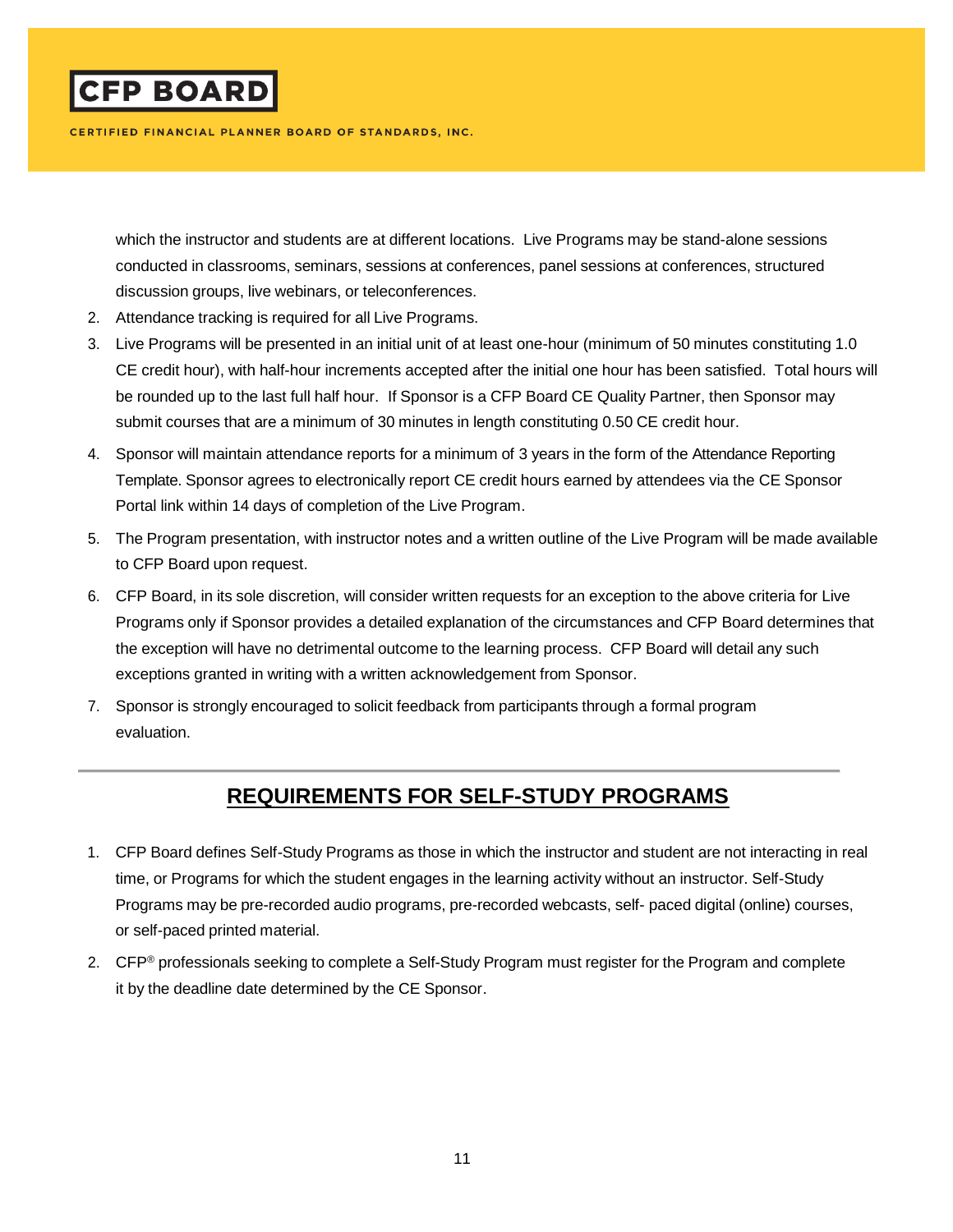

- 3. Each Self-Study Program will require evidence of satisfactory completion, including an assessment scored by the Sponsor. A score of 70% or higher is considered passing. The assessment *will not be made* available until the CFP® professional has completed the required coursework.
	- a. An assessment may include an attestation that the CFP® professional completed the required coursework.
	- b. Assessments must contain a minimum of five (5) graded questions per credit hour. The number of questions must be appropriate to assess learning and comprehension specific to the learning objectives and level of complexity.
	- c. Graded questions cannot be formatted as 'Yes/No', 'True/False'.
	- d. Each question must connect to the Program's stated learning objectives.
	- e. Assessment questions will not be referenced in the Program materials.
	- f. The correct response will not be visible until the assessment is completed.
- 4. Sponsor will assign class hours to Self-Study Programs based on average completion time (a minimum of 50 minutes of completion time shall constitute one class hour); with half-hour increments accepted after the initial one hour has been satisfied. Total hours will be rounded up to the last full half-hour. If Sponsor is a CFP Board CE Quality Partner, then Sponsor may submit courses that are a minimum of 30 minutes in length constituting 0.50 CE credit hour. Exam time may not be included in the average completion time. CE credit hours must be determined through either (a) pilot test of the representative completion time - minimum of five participants or (b) word count formula - [# of words /180) + actual audio/video duration time] / 50 = CE credit hours
- 5. Sponsor will maintain attendance reports for a minimum of 3 years in the form of the Attendance Reporting Templat[e. S](http://www.cfp.net/batch).)ponsor agrees to electronically report CE credit hours earned by attendees via the CE Sponsor Portal link within 14 days of completion of the Self-Study Program.
- 6. Access to the Program and/or Program materials will be made available to CFP Board upon request.
- 7. CFP Board, in its sole discretion, will consider written requests for an exception to the above criteria for Self-Study Programs only if Sponsor provides a detailed explanation of the circumstances and CFP Board determines that the exception will have no detrimental outcome to the learning process. Any such exceptions granted will be detailed in writing by CFP Board with a written acknowledgement from Sponsor.
- 8. Sponsor is strongly encouraged to solicit feedback from participants through a formal program evaluation.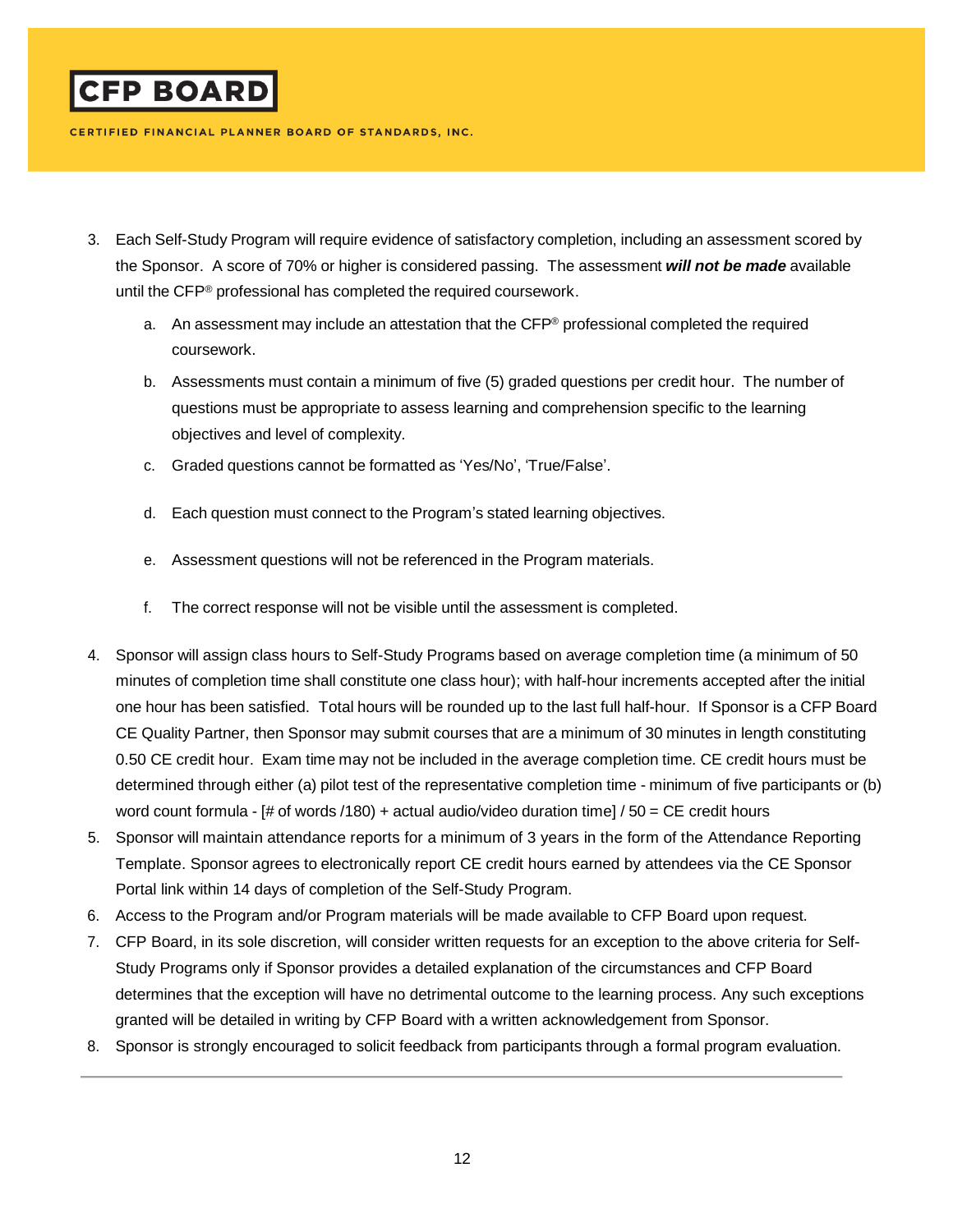**CFP BOARD** 

CERTIFIED FINANCIAL PLANNER BOARD OF STANDARDS, INC.

# **REQUIREMENTS FOR CFP BOARD ETHICS CE PROGRAMS**

- 1. CFP<sup>®</sup> professionals must complete a CFP Board Ethics CE Program ("Ethics Program") every two years. Ethics program content will be updated on a multi-year cycle. CFP Board is responsible for curriculum development of Ethics Programs. Sponsors who choose to offer an Ethics Program must follow instructions for requesting CFP Board's Ethics CE curriculum. CFP Board will review each request before providing Sponsor with the course content and related material.
- 2. Sponsor will deliver its Live Ethics Program in accordance with the Requirements for Live Programs outlined above. Alternatively, Sponsor delivering an Ethics Program as a Self-Study Program will do so in accordance with the requirements detailed in sections 4 and 5 below.
- 3. Sponsor will provide the name of the lead or primary instructor of a Live Ethics Program who must be a CFP® professional, in good standing, for at least 5 years; pass a CFP Board background check; and complete either a live CFP Board Instructor Webinar or CFP Board approved recorded Instructor Webinar.
- 4. For purposes of Ethics Programs, Self-Study Programs must be offered *online* through a Learning Management System of the Sponsor's choice. Ethics Programs utilizing "independent study," where the participant has access to a recorded webinar or program or is provided a "book" that is a PDF file of the course materials will not be accepted.
- 5. Self-Study Ethics Programs will:
	- a. be reviewed by CFP Board, which will document any deficiencies and/or required changes. Any corrections or required changes to the Program must be satisfactorily completed before the Program will be accepted and made Active.
	- b. require a forced progression through the content before access to the final assessment;
	- c. include pop-up quizzes and question randomization on the assessment, utilizing questions from the Question Bank provided by CFP Board;
	- d. provide a summary of correct and incorrect assessment responses only after an 70% passing score is achieved; and
	- e. permit no more than 3 consecutive assessment attempts before a short waiting period
- 6. Sponsor will adhere to CFP Board's branding and presentation guidelines accompanying CFP Board's course content.
- 7. Sponsor will incorporate any curriculum updates provided by CFP Board within 30 days of receipt.
- 8. Sponsor will promote the completion of an online course evaluation for Live Ethics Programs; Sponsors offering Self-Study Ethics Programs will require participants to complete a course evaluation before access to the